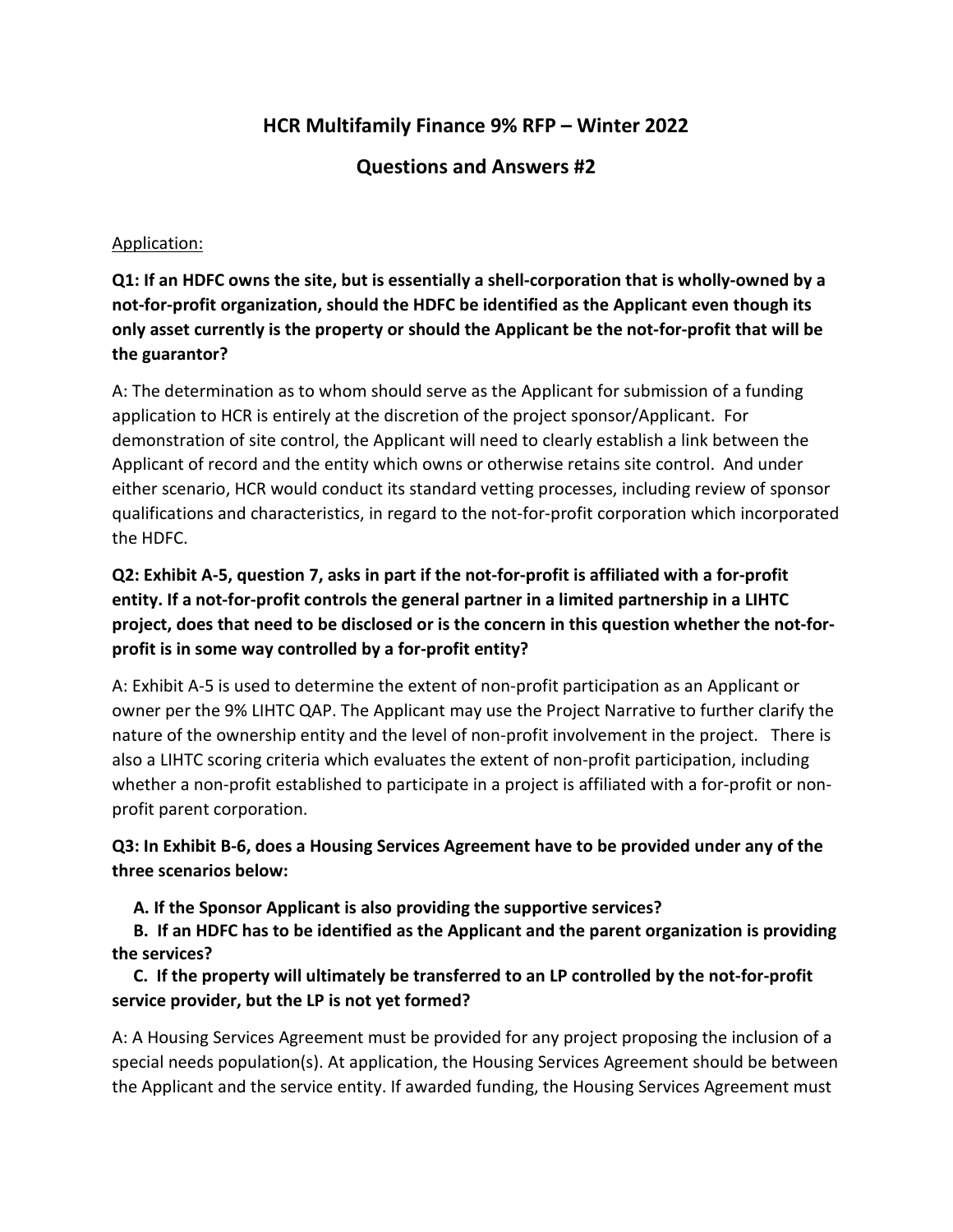be updated to the beneficial owner (i.e., Limited Partnership or Limited Liability Corporation as applicable) and the Supportive Service Agency. The Housing Services Agreement templates can be found at: [https://hcr.ny.gov/persons-special-needs-forms.](https://gcc02.safelinks.protection.outlook.com/?url=https%3A%2F%2Fhcr.ny.gov%2Fpersons-special-needs-forms&data=04%7C01%7C9%25RFP%40hcr.ny.gov%7Cd5cc617dd750479268f108d9fba18900%7Cf46cb8ea79004d108ceb80e8c1c81ee7%7C0%7C0%7C637817493462831518%7CUnknown%7CTWFpbGZsb3d8eyJWIjoiMC4wLjAwMDAiLCJQIjoiV2luMzIiLCJBTiI6Ik1haWwiLCJXVCI6Mn0%3D%7C3000&sdata=75eSFcuoDgPUj2OwCpuCIeEMDUv3Sln4oJWeiiUNgdA%3D&reserved=0)

# **Q4: Exhibit I4 is required to request Technical Assistance. Do all eligibility items need to be completed prior to submitted the TA request? Or is it sufficient to indicate the anticipated answer at the time of application?**

A: At the time of TA, it is appropriate for applicants to answer the eligibility questions with the anticipated answers. In reference to the mandatory CEO notification requirement, this may occur subsequent to a TA meeting, but prior to application submission.

### **Q5: For the purposes of completing the development timeline as part of Exhibit B5, when will Winter 2022 awards be made?**

A: HCR anticipates Winter 2022 awards to be made in June/July 2022.

**Q6: Exhibit C-2 indicates that if a planning document is more than 3 years old, evidence from the locality that efforts to implement the plan through investments, resolutions, and updates to the plan need to be provided. Will a letter from the locality stating they are continuing their efforts as outlined in the plan and are still working under the plan sufficient to meet this requirement?**

A: Evidence of the efforts (investments, resolutions, updates to the plan, etc.) outlined in the letter must also be included.

## **Q7: A Housing Services Agreement must be between the service provider and the beneficial owner. How should the Housing Services Agreement be drafted in the circumstance in which the applicant and service provider are the same entity?**

A: If the applicants and service provider are the same entity, a Housing Services Agreement listing the same agency must be provided or the applicant may use a distinction such as a department name, i.e., Community Service Department, for the service entity.

# **Q8: For projects involving ULURP approval, can these projects still be competitive if they have not yet received certification from the NYC Department of City Planning? Or must they have received certification?**

A: If ULURP is not yet certified, the application must indicate an approximate date for ULURP certification and the CEQR determination for that ULURP certification. The status of ULURP approval is considered in readiness scoring.

## **Q9: Exhibit I4 Program Eligibility Checklist (line 50) refers to NYC HPD Site-Control Guidelines. Where can applicants access this information?**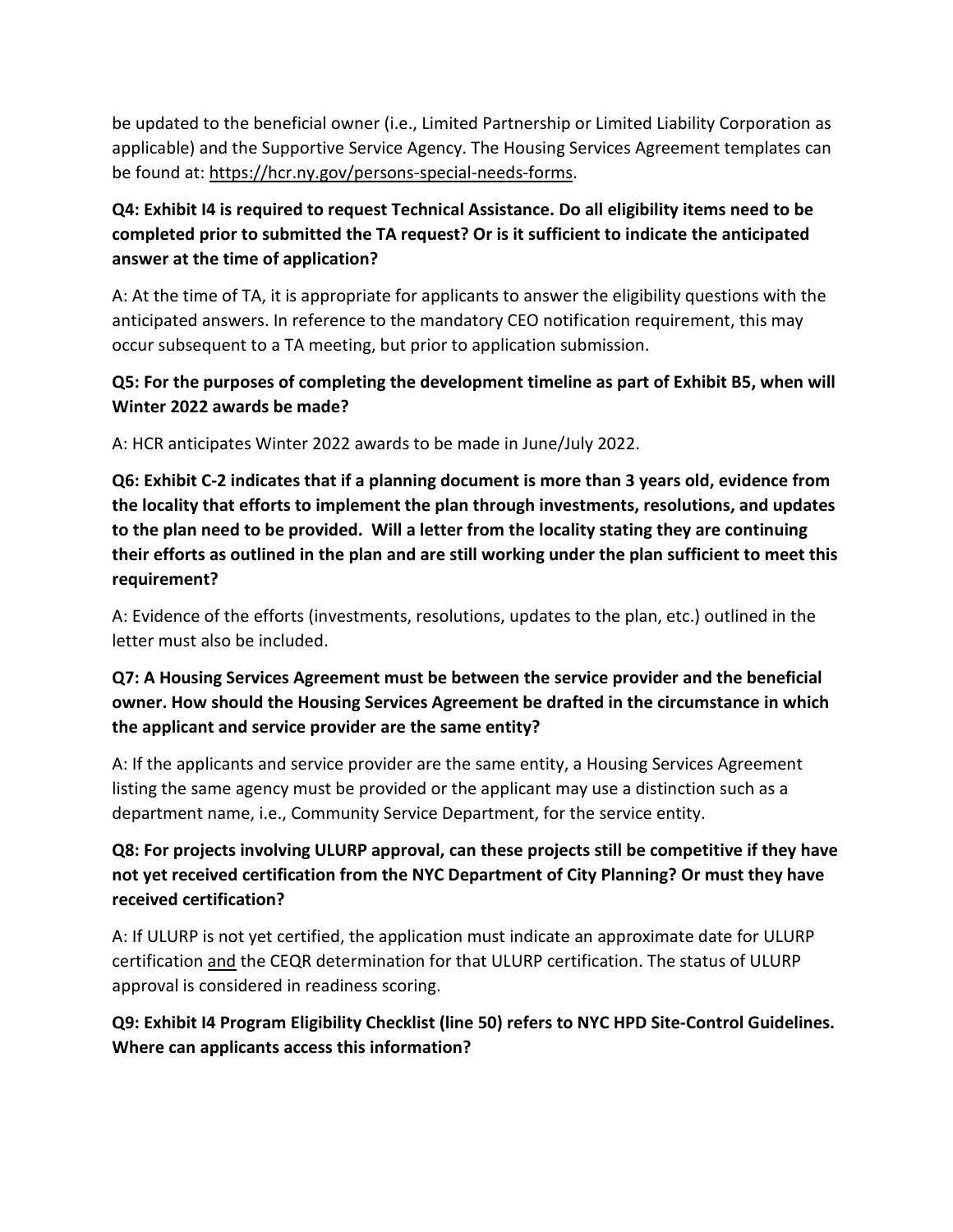A: Prospective project applicants can access HPD's site control guidelines from HPD's current Qualified Allocation Plan (QAP) at [https://www1.nyc.gov/site/hpd/services-and](https://gcc02.safelinks.protection.outlook.com/?url=https%3A%2F%2Fwww1.nyc.gov%2Fsite%2Fhpd%2Fservices-and-information%2Flihtc.page&data=04%7C01%7CKristen.Slaiman%40hcr.ny.gov%7C86de2adb94a24317edb908d9fe114f1a%7Cf46cb8ea79004d108ceb80e8c1c81ee7%7C0%7C0%7C637820172554455398%7CUnknown%7CTWFpbGZsb3d8eyJWIjoiMC4wLjAwMDAiLCJQIjoiV2luMzIiLCJBTiI6Ik1haWwiLCJXVCI6Mn0%3D%7C3000&sdata=ekhPaOY0VRYhBUhXvla2cwoWhtTMGpED%2BsC3cfu5cPU%3D&reserved=0)[information/lihtc.page.](https://gcc02.safelinks.protection.outlook.com/?url=https%3A%2F%2Fwww1.nyc.gov%2Fsite%2Fhpd%2Fservices-and-information%2Flihtc.page&data=04%7C01%7CKristen.Slaiman%40hcr.ny.gov%7C86de2adb94a24317edb908d9fe114f1a%7Cf46cb8ea79004d108ceb80e8c1c81ee7%7C0%7C0%7C637820172554455398%7CUnknown%7CTWFpbGZsb3d8eyJWIjoiMC4wLjAwMDAiLCJQIjoiV2luMzIiLCJBTiI6Ik1haWwiLCJXVCI6Mn0%3D%7C3000&sdata=ekhPaOY0VRYhBUhXvla2cwoWhtTMGpED%2BsC3cfu5cPU%3D&reserved=0) Specific questions about HPD's QAP requirements pertaining to site control may be directed to HPD at [labiba@hpd.nyc.gov.](mailto:labiba@hpd.nyc.gov)

### Underwriting:

## **Q1: Does the December 2021 market study deadline pertain to projects located in New York City?**

A: The December 2021 deadline refers to projects outside of New York City that require a professional, third party market study. HCR does not require a professional market study for NYC projects. Please refer to Section 5.0 of the CPM for requirements related to projects located in New York City.

### Environmental:

# **Q1: The project will utilize NYC 15/15 services and rental subsidy but no NYC capital funding. Who would be the lead agency for the environmental review? Should the sponsor submit a draft NYC CEQR or NYS Short EAF?**

A: It is HCR's understanding that a NYC CEQR EAS is not required for this type of NYC action. The development team should confirm that with NYC. Where a NYC CEQR EAS is not required, the HCR application should include the NYS SEQR Short EAF.

### **Q2: Does a project with a complete Phase II and Remedial Action Plan need to submit a Phase I dated within one year?**

A: No. Note the application should indicate the remedial actions that will be taken and the budget should reflect those costs.

#### Design:

## **Q1: Our project is a rehabilitation project with the new construction of additional units, should one construction budget be prepared, or should the new construction and rehabilitation budget be separated?**

A: Per the instructions on Exhibit D-4, projects with multiple buildings should duplicate the worksheet to provide separate construction cost estimates for each building, unless they are identical building types. A summary for the project should also be provided. If the new